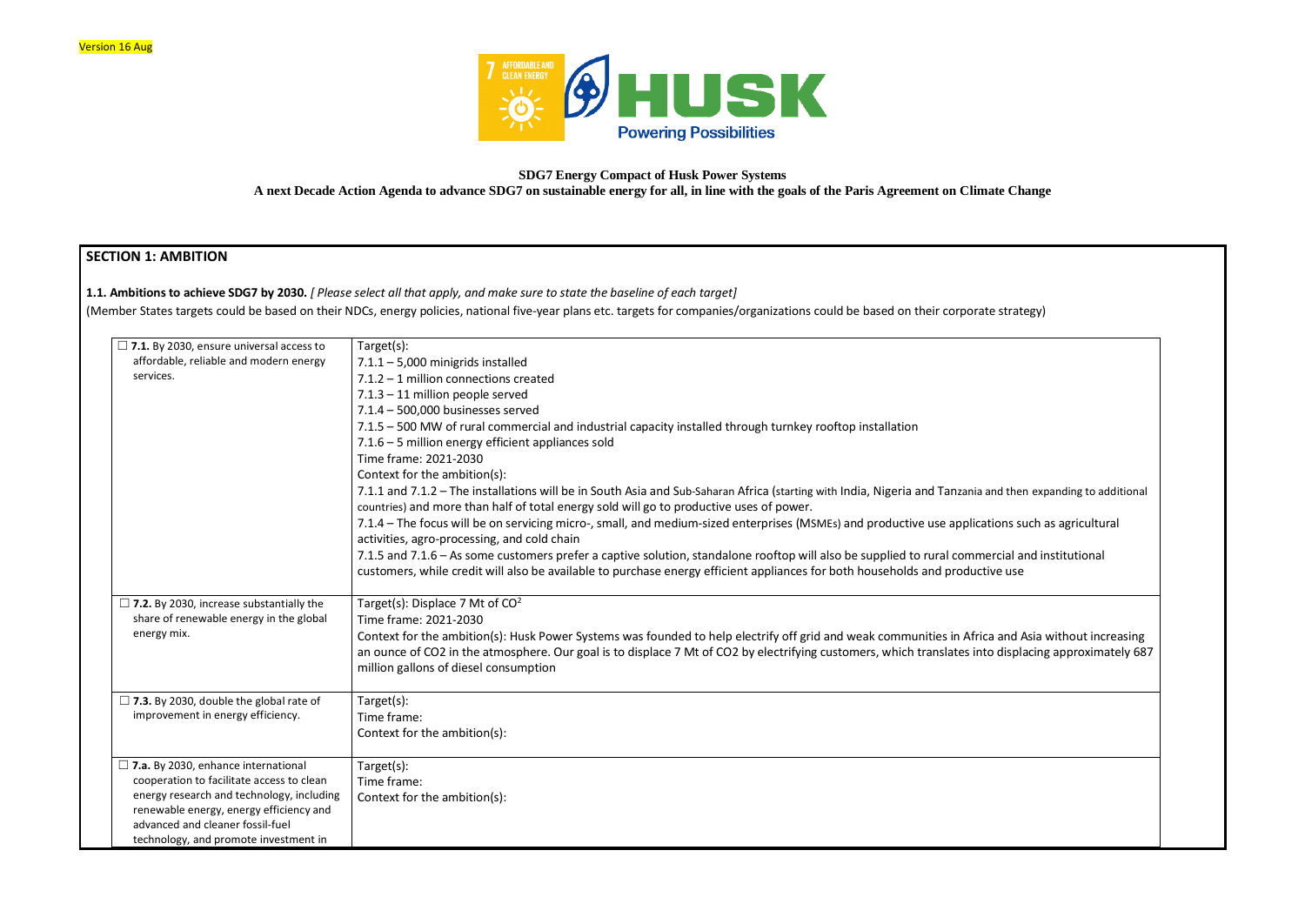| <b>Version 16 Aug</b> |  |
|-----------------------|--|
|-----------------------|--|

| energy infrastructure and clean energy<br>technology.                                                                                                                                                                                                                                                                                                |                                                           |
|------------------------------------------------------------------------------------------------------------------------------------------------------------------------------------------------------------------------------------------------------------------------------------------------------------------------------------------------------|-----------------------------------------------------------|
| $\Box$ 7.b. By 2030, expand infrastructure and<br>upgrade technology for supplying modern<br>and sustainable energy services for all in<br>developing countries, in particular least<br>developed countries, small island<br>developing States, and land-locked<br>developing countries, in accordance with<br>their respective programs of support. | Target(s):<br>Time frame:<br>Context for the ambition(s): |

**1.2. Other ambitions in support of SDG7 by 2030 and net-zero emissions by 2050.** *[Please describe below e.g., coal phase out or reforming fossil fuel subsidies etc.]*

Target(s):

Time frame:

Context for the ambition(s):

# **SECTION 2: ACTIONS TO ACHIEVE THE AMBITION**

2.1. Please add at least one key action for each of the elaborated ambition(s) from section 1. *[Please add rows as needed].*

| Description of action (please specify for which ambition from Section 1)                                                      | Start and end date |
|-------------------------------------------------------------------------------------------------------------------------------|--------------------|
| Installation of 5,000 minigrids that connect 1 million customers, including 500,000 businesses, and benefit 11 million people | Present to 2030    |
| Description of action (please specify for which ambition from Section 1)                                                      | Start and end date |
| Displacement of 7Mt of diesel generation from all installations                                                               | Present to 2030    |
| Description of action (please specify for which ambition from Section 1)                                                      | Start and end date |
| Sale of 5 million energy efficient appliances through direct and indirect channels                                            | Present to 2030    |
| Description of action (please specify for which ambition from Section 1)                                                      | Start and end date |
| Installation of 500MW of rural C&I rooftop or ground-mounted solar                                                            | Present to 2030    |

# **SECTION 3: OUTCOMES**

3.1*.* Please add at least one measurable and time-based outcome for **each** of the actions from section 2. *[Please add rows as needed].*

| 5,000 minigrids installed                                                | Date |
|--------------------------------------------------------------------------|------|
| 1 million connections established                                        |      |
| 500,000 businesses connected                                             |      |
| 11 million people served                                                 |      |
| 5 million energy efficient appliances purchased                          |      |
| 7 Mt of CO2 removed by replacing diesel generators with renewable energy |      |

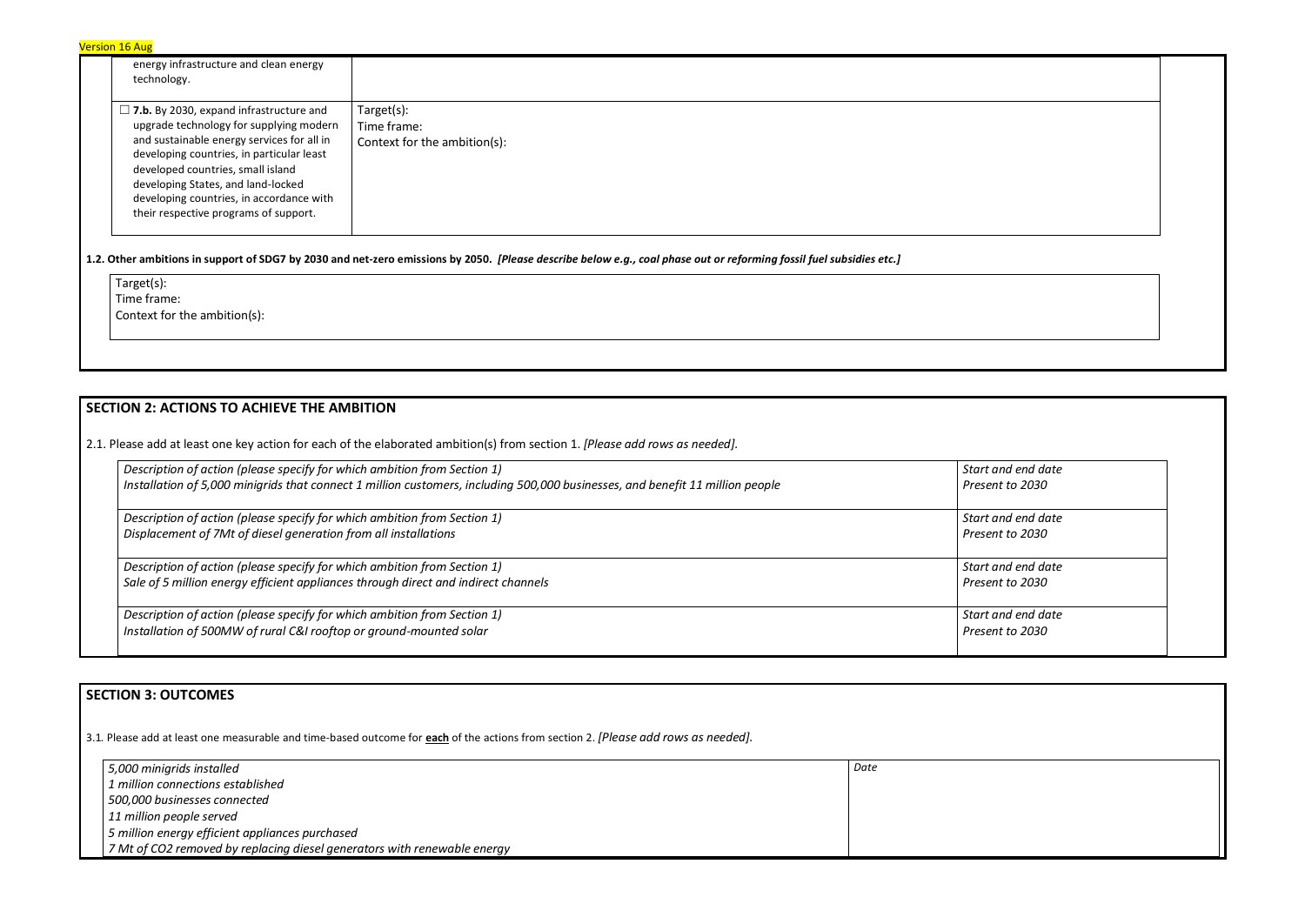### **SECTION 4: REQUIRED RESOURCES AND SUPPORT**

4.1. Please specify required finance and investments for **each** of the actions in section 2.

To date, Husk has raised a total of \$40 million in equity and debt capital (investors include Swedfund, FMO, Engie Rassambleurs d'Energie, Shell), and the company anticipates the need for at least an additional US \$100 million in capital by 2025, including 60% debt (ideally affordable, long-term local currently debt) and 40% equity.

4.2. [For countries only] In case support is required for the actions in section 2, please select from below and describe the required support and specify for which action.

*[Examples of support for Member States could include: Access to low-cost affordable debt through strategic de-risking instruments, capacity building in data collection; development of integrated energy plans and energy transition pathways; technical assistance, etc.]*

Initial target countries include current focus markets where Husk Power is already operational — for example, Nigeria and India — with the potential to add additional countries i South and Southeast Asia. By benefitting 11 million people, the intervention can have a significant impact on economic activity and social well-being in the rural communities where Husk Power is where Husk Power is present powering thousands of micro- small and medium-sized enterprises (MSMEs), small factories and public institutions including schools and health clinics.

| $\Box$ Financing                    | Description |
|-------------------------------------|-------------|
| $\vert$ $\Box$ In-Kind contribution | Description |
| $\Box$ Technical Support            | Description |
| $\Box$ Other/Please specify         | Description |

# **SECTION 5: IMPACT**

5.1. Countries planned for implementation including number of people potentially impacted.

Clean energy, especially decentralized solutions like minigrids, were long ago recognized by UN leadership as the "golden thread" linking together the SDGs, and Husk Power's con electrifying rural communities with carbon neutral and/or carbon negative minigrid solutions, Husk will be supporting a range of SDGs: better healthcare outcomes (SDG3) by pow improved food security (SDG2) by increasing yields through irrigation, increasing value-addition with agro-processing and reducing waste with cold storage, access to clean drinking filtration, increased employment (SDG8) and climate action (SDG13) by building more resilient energy infrastructure and displacing diesel generation.

5.3. Alignment with Paris Agreement and net-zero by 2050 - Please describe how each of the actions from section 2 align with the Paris Agreement and national NDCs (if applicable) and *[up to 500 words, please upload supporting strategy documents as needed]* 

The Paris agreement specifically calls for measures that "foster resilience" and the UN Secretary General has called for half of climate finance to be targeted at climate adaptation economies and infrastructure. Minigrids are center of the bull's eye for this objective, while they also support mitigation efforts by displacing diesel generators that are ubiquitou a significant contributor to emissions from rural business activities, including the food systems value chain.



| n Sub-Saharan Africa and                                                                     |  |
|----------------------------------------------------------------------------------------------|--|
| re Husk Power is present, by                                                                 |  |
|                                                                                              |  |
|                                                                                              |  |
| mmitment is no exception. By<br>vering clinics and hospitals,<br>ng water (SDG6) by powering |  |
| d support the net-zero emissions by 2050.                                                    |  |
| , with a focus on developing<br>s in Husk's target markets and                               |  |

5.2. Alignment with the 2030 Agenda for Sustainable Development – Please describe how **each** of the actions from section 2 impact advancing the SDGs by 2030. *[up to 500 words, please upload supporting strategy documents as needed]*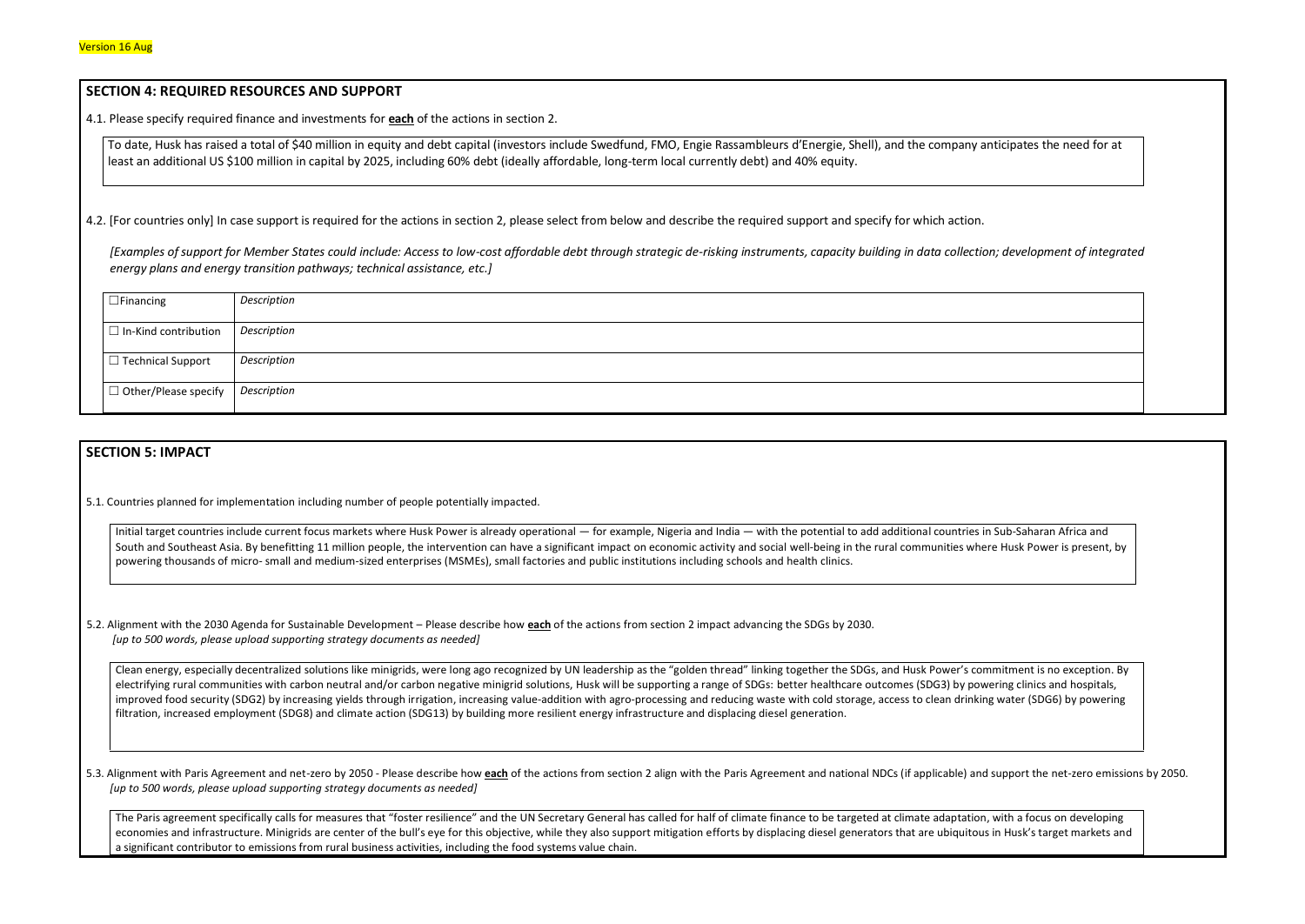## **SECTION 6: MONITORING AND REPORTING**

6.1. Please describe how you intend to track the progress of the proposed outcomes in section 3. Please also describe if you intend to use other existing reporting frameworks to track progress on the proposed outcomes.

We agree to report annually to UN Energy our progress of numbers 2. and 3. above

### **SECTION 7: GUIDING PRINCIPLES CHECKLIST**

Please use the checklist below to validate that the proposed Energy Compact is aligned with the guiding principles.

- **I. Stepping up ambition and accelerating action** Increase contribution of and accelerate the implementation of the SDG7 targets in support of the 2030 Agenda for Sustainable Development for Paris Agreement
	- I. 1. Does the Energy Compact strengthen and/or add a target, commitment, policy, action related to SDG7 and its linkages to the other SDGs that results in a higher cumulative impact compared to existing frameworks? ☒Yes ☐No
	- *I.2. Does the Energy Compact increase the geographical and/or sectoral coverage of SDG7 related efforts?* ⊠Yes □No
	- I.3. Does the Energy Compact consider inclusion of key priority issues towards achieving SDG7 by 2030 and the net-zero emission goal of the Paris Agreement by 2050 as defied by latest global analysis and data including t *outcome of the Technical Working Groups?* ☒Yes ☐No
- **II. Alignment with the 2030 agenda on Sustainable Development Goals** Ensure coherence and alignment with SDG implementation plans and strategies by 2030 as well as national development plans and priorities.
	- *II.1. Has the Energy Compact considered enabling actions of SDG7 to reach the other sustainable development goals by 2030?* ⊠Yes □No
	- *II.2. Does the Energy Compact align with national, sectoral, and/or sub-national sustainable development strategies/plans, including SDG implementation plans/roadmaps?* ☒Yes ☐No
	- *II.3. Has the Energy Compact considered a timeframe in line with the Decade of Action?* ⊠Yes □No
- **III. Alignment with Paris Agreement and net-zero by 2050** Ensure coherence and alignment with the Nationally Determined Contributions, long term net zero emission strategies.
	- *III.1. Has the Energy Compact considered a timeframe in line with the net-zero goal of the Paris Agreement by 2050?* ⊠Yes □No
	- *III.2. Has the Energy Compact considered energy-related targets and information in the updated/enhanced NDCs?* ⊠Yes □No
	- *III.3. Has the Energy Compact considered alignment with reaching the net-zero emissions goal set by many countries by 2050?* ⊠Yes □No
- **IV. Leaving no one behind, strengthening inclusion, interlinkages, and synergies** Enabling the achievement of SDGs and just transition by reflecting interlinkages with other SDGs.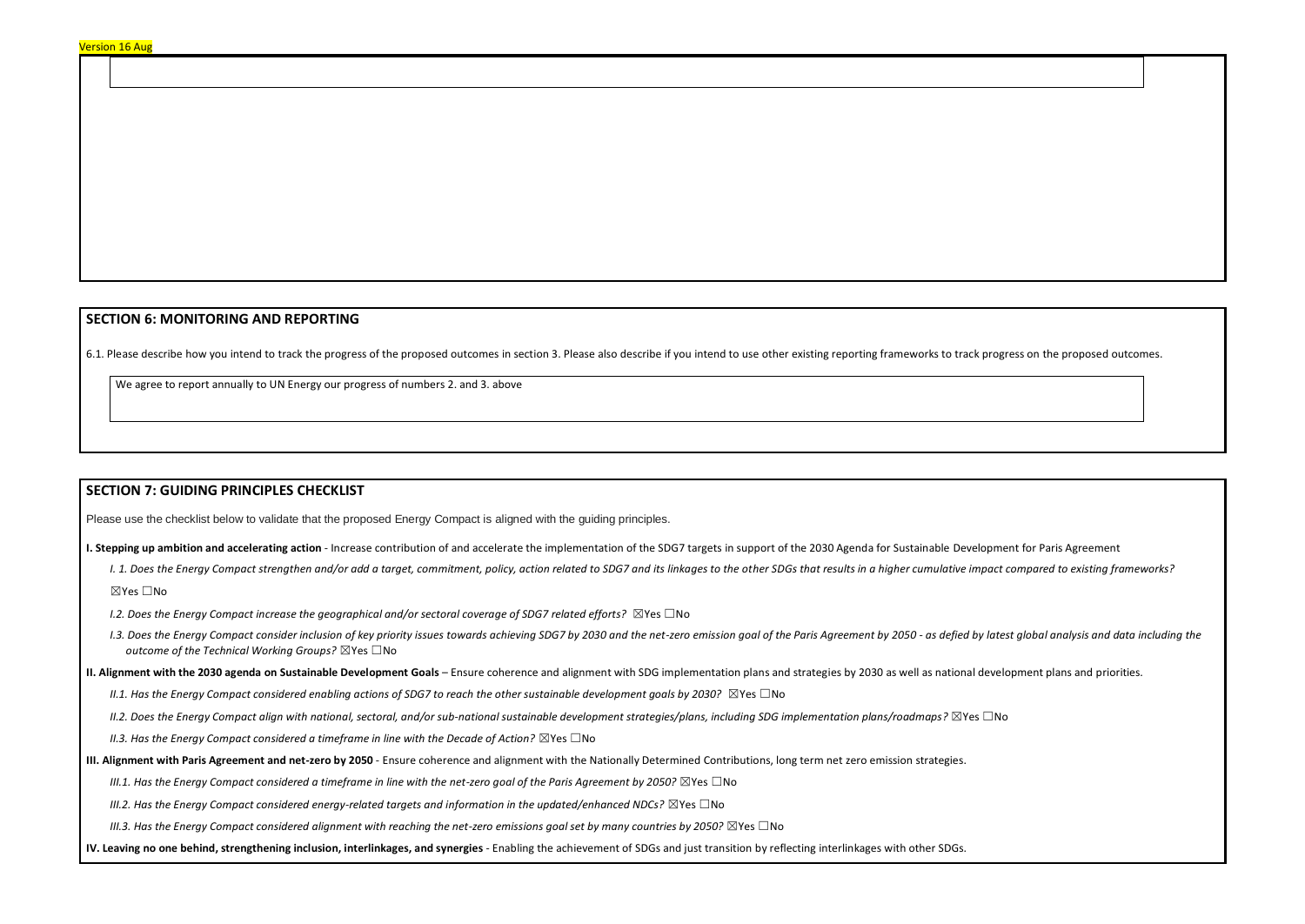*IV.1. Does the Energy Compact include socio-economic impacts of measures being considered?* ⊠Yes □No

*IV.2. Does the Energy Compact identify steps towards an inclusive, just energy transition?* ⊠Yes □No

*IV.3. Does the Energy Compact consider measures that address the needs of the most vulnerable groups (e.g. those impacted the most by energy transitions, lack of energy access)?* ⊠Yes □No

**V. Feasibility and Robustness -** Commitments and measures are technically sound, feasible, and verifiable based a set of objectives with specific performance indicators, baselines, targets and data sources as needed.

V.1. Is the information included in the Energy Compact based on updated quality data and sectoral assessments, with clear and transparent methodologies related to the proposed measures? ⊠Yes □No

*V.2. Has the Energy Compact considered inclusion of a set of SMART (specific, measurable, achievable, resource-based and time based) objectives?* ⊠Yes □No

V.3. Has the Energy Compact considered issues related to means of implementation to ensure feasibility of measures proposed (e.g. cost and financing strategy, technical assistant needs and partnerships, policy and regulato *gaps, data and technology)?* ⊠Yes □No

| $\Box$ Government                          | $\Box$ Local/Regional Government        | $\Box$ Multilateral body /Intergovernmental Organization |
|--------------------------------------------|-----------------------------------------|----------------------------------------------------------|
| $\Box$ Non-Governmental Organization (NGO) | $\Box$ Civil Society organization/Youth | $\Box$ Academic Institution / Scientific Community       |
| $\boxtimes$ Private Sector                 | $\Box$ Philanthropic Organization       | $\Box$ Other relevant actor                              |

### **SECTION 8: ENERGY COMPACT GENERAL INFORMATION**

8.1. Title/name of the Energy Compact

HUSK Power Systems Energy Compact

8.2. Lead entity name (for joint Energy Compacts please list all parties and include, in parenthesis, its entity type, using entity type from below)

Husk Power Systems

8.3. Lead entity type

8.4. Contact Information

William Brent, Chief Marketing Officer, william\_brent@huskpowersystems.com

8.5. Please select the geographical coverage of the Energy Compact

☒Africa ☒Asia and Pacific ☐Europe ☐Latin America and Caribbean ☐North America ☐West Asia ☐Global

8.6. Please select the Energy Compact thematic focus area(s)

⊠ Energy Access ⊠ Energy Transition ⊠ Enabling SDGs through inclusive just Energy Transitions ⊠ Innovation, Technology and Data □ Finance and Investment.

# **SECTION 9: ADDITIONAL INFORMATION (IF REQUIRED)**

Please provide additional website link(s) on your Energy Compact, which may contain relevant key documents, photos, short video clips etc. [Husk Power: 7 Clean Rural Energy Targets for 2030 -](https://www.youtube.com/watch?v=nqe36pdwGZ4&t=754s) YouTube

| overnmental Organization<br>entific Community |  |
|-----------------------------------------------|--|
|                                               |  |
|                                               |  |
|                                               |  |
|                                               |  |
|                                               |  |
|                                               |  |
|                                               |  |